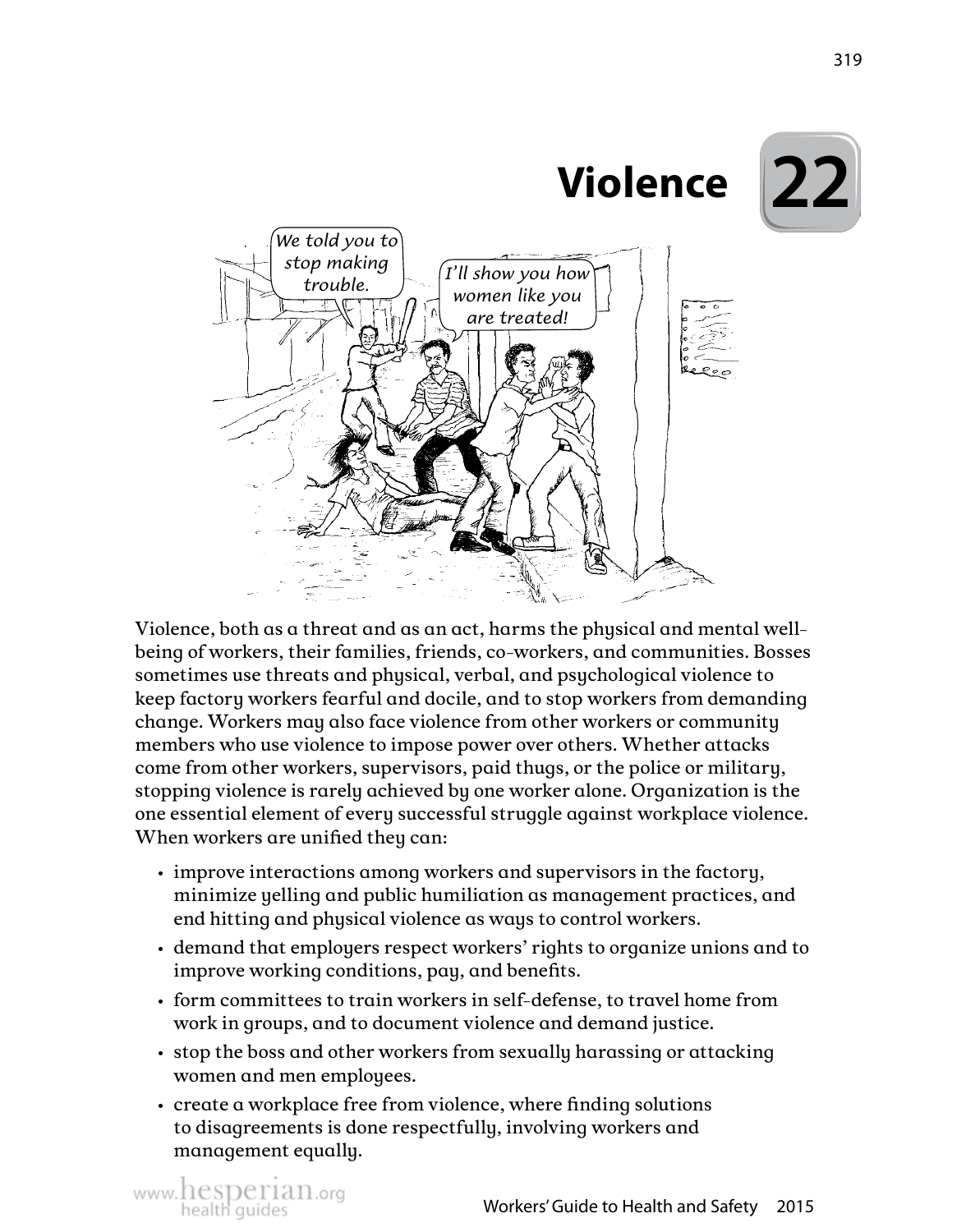# **Violence in the factory**

There are many forms of violence. Sometimes we do not recognize them as violence because we are used to them and they feel normal. But the bad effects violence can have on our mental and physical health are not something that we should get used to. We do not think that injuries from dangerous machines are normal. Likewise, why should we think violent behaviors are ok?

### **Everyday abuse**

Constant yelling, name calling, rude comments, and insults are forms of emotional and psychological violence. Sometimes workers do not even recognize this abuse because it is so common. Constant abuse damages self-esteem and trains us to accept bad working conditions and other types of violence as well.

#### **Physical violence**

Physical violence is the most visible kind of violence. Workers are beaten, cut, slapped, shoved, pinched, hit, and burned. (To treat

*Look at you! You are so clumsy, stupid girl!*



**An abusive supervisor is a workplace danger.**

these injuries, see First Aid on pages 203 to 204.) Some employers hit in places where bruises cannot be seen, so the worker cannot report and prove it. When workers live with the constant fear of being struck by their supervisors, it also creates stress and other mental health problems (see chapter 27).

#### **Murder**

In too many countries, factory owners pay thugs (sometimes other workers or corrupt union officials) to murder workers, organizers, and union leaders to stop them from demanding better wages or conditions. Sometimes they count on the police or military to carry out this work for them. To create more fear and gain more control, they also threaten and kill workers' families.

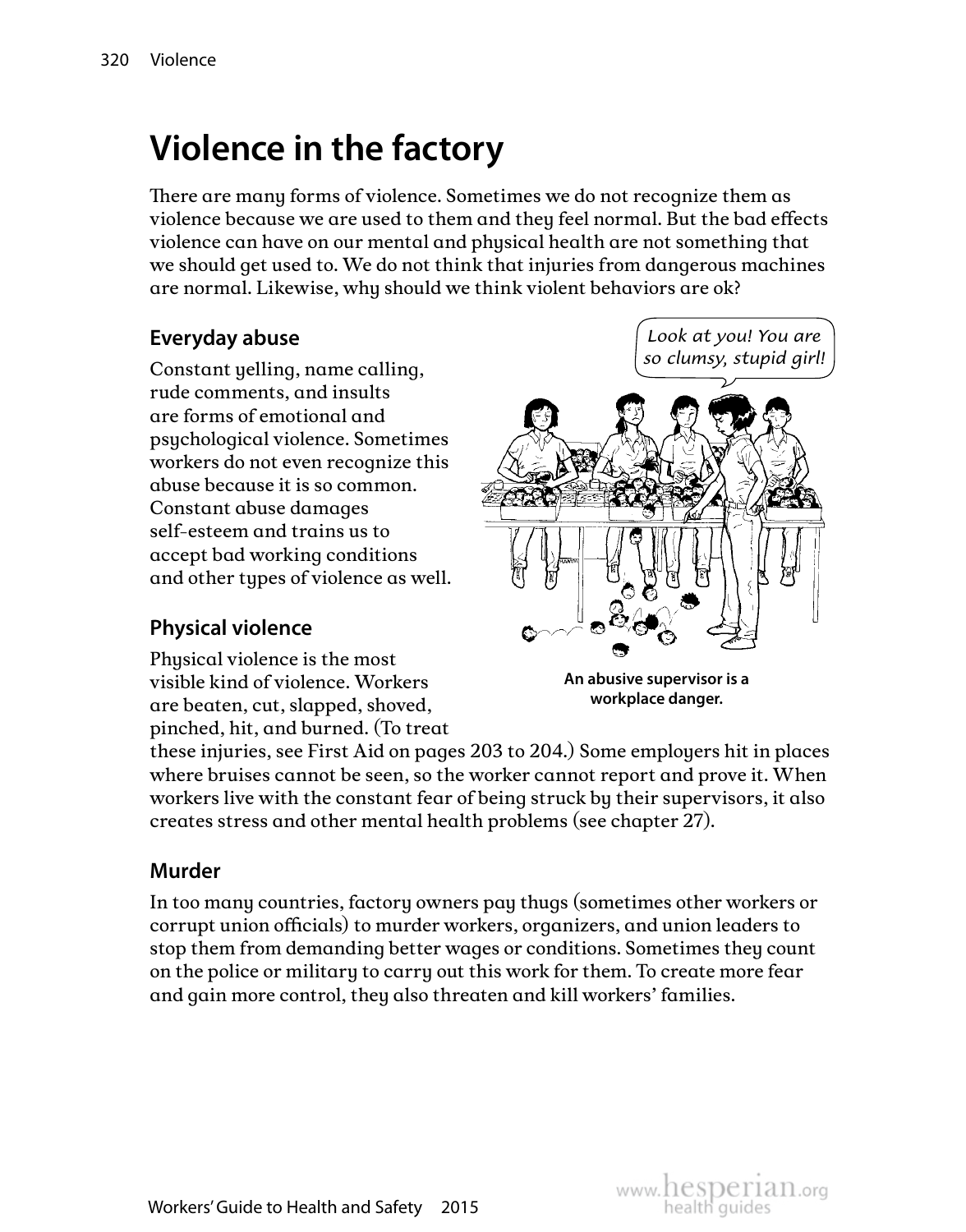### **Activity Facing fear together**

Bosses use violence to instill fear in workers and shut up union leaders. Many workers are reluctant to talk about their fear of violence and instead let the violence do just what it was meant to: prevent people from participating in organizing. For a group to withstand violence, it is important to talk about people's fears and come up with ways



to support each other. When you call a meeting to discuss fear of violence:

#### **1. Remind people of their reasons for organizing.**

- **Issues:** Restate why the issues are important to each and every worker and what your organizing will achieve.
- **Strength in unity:** The fears each person faces appear smaller and less overwhelming when people feel part of a larger, supportive group.



**Some male workers might not want to admit to a large group they are afraid, since men are raised not to show fear.** 

- **2. Give workers space to talk about their fears.** Encourage people to talk freely. Sometimes social or political reasons prevent people from being open about their fears. Be compassionate and find creative ways to encourage people to participate. The goal is not to get rid of fear, but to learn how to face fear and not let it stop your organizing efforts.
- **3. Identify fears shared by the whole group.** Make a list of the fears people raise, and ask which fears are the most serious or widespread.
- **4. Make a plan for dealing with these specific fears and threats of violence**. By talking about the most common fears of violence, workers can begin to make plans for dealing with them. You can talk about ways to reduce risks, prevent leaders and organizers from being identified, increase support from other workers and organizations, and campaign against violence.

If the climate at your factory becomes extremely violent, the group might consider temporarily hiding their organizing efforts. This may not stop the violence, but it can give workers a chance to regroup and decide how to continue the struggle in ways that feel safer.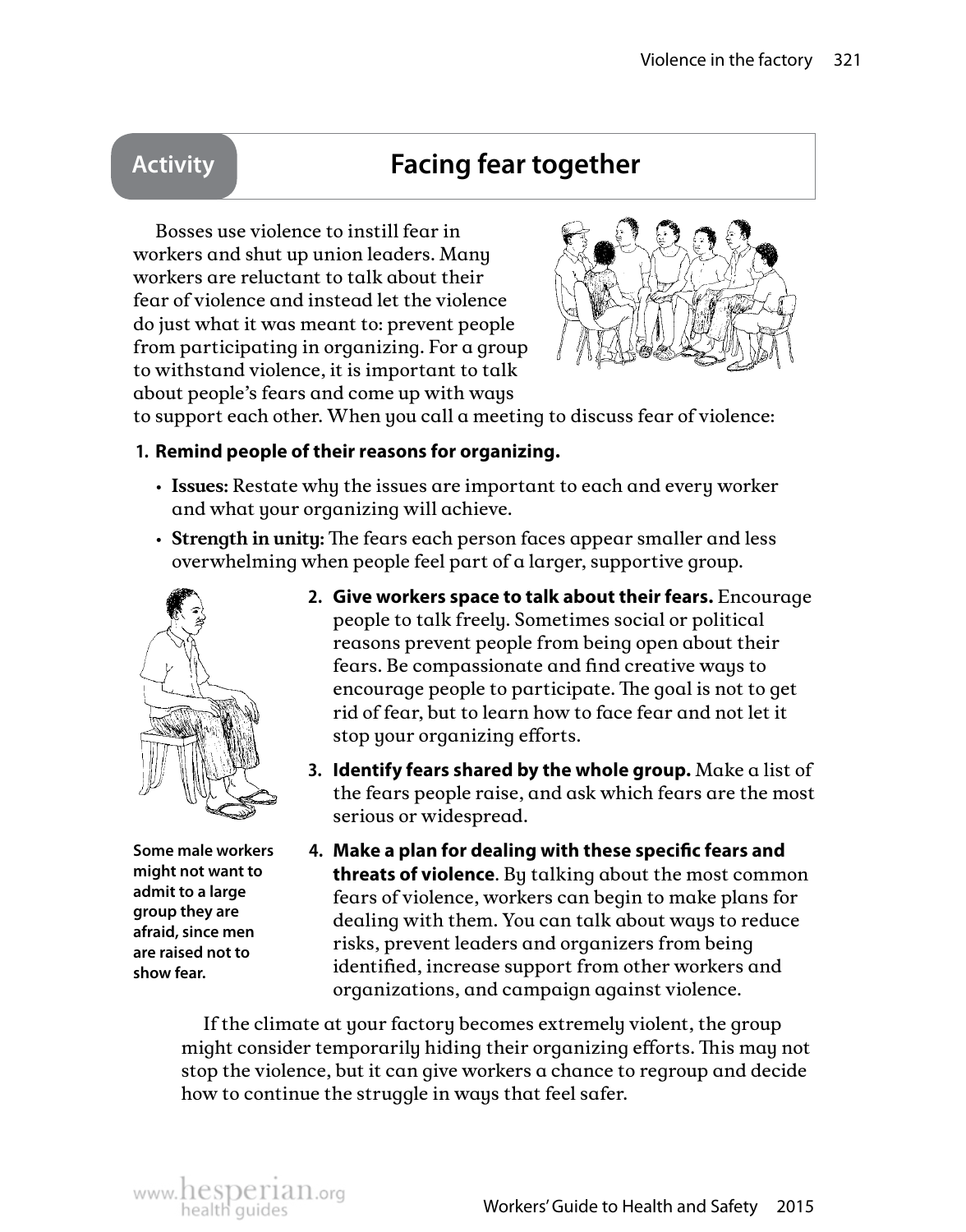# **Sexual violence**

Although it would seem that sexual violence is caused by men's sexual desire, it really has more to do with power over others than it does with sex. Women are often blamed for the sexual violence they suffer. But as with other kinds of violence, the person who chooses to use violence is the person who is guilty.

Just as violence usually includes a mix of behaviors, from yelling and humiliation to beatings and murder, sexual violence can include behaviors from unwanted attention and touching to rape and murder.

### **Sexual harassment**

Sexual harassment is a big problem in many factories where most supervisors and managers are men and most workers are young women. In the community, women workers are also harassed by other workers, neighbors, and strangers. Often the harassment happens around the factory, particularly at the start and end of shifts or at lunch time.

People do not always agree about what sexual harassment is. One woman may be offended by a joke that makes another woman laugh. Some women feel harassed when strangers make comments about them on the street. Other women do not mind very much. Each person knows when she feels harassed, and how she feels is what matters.

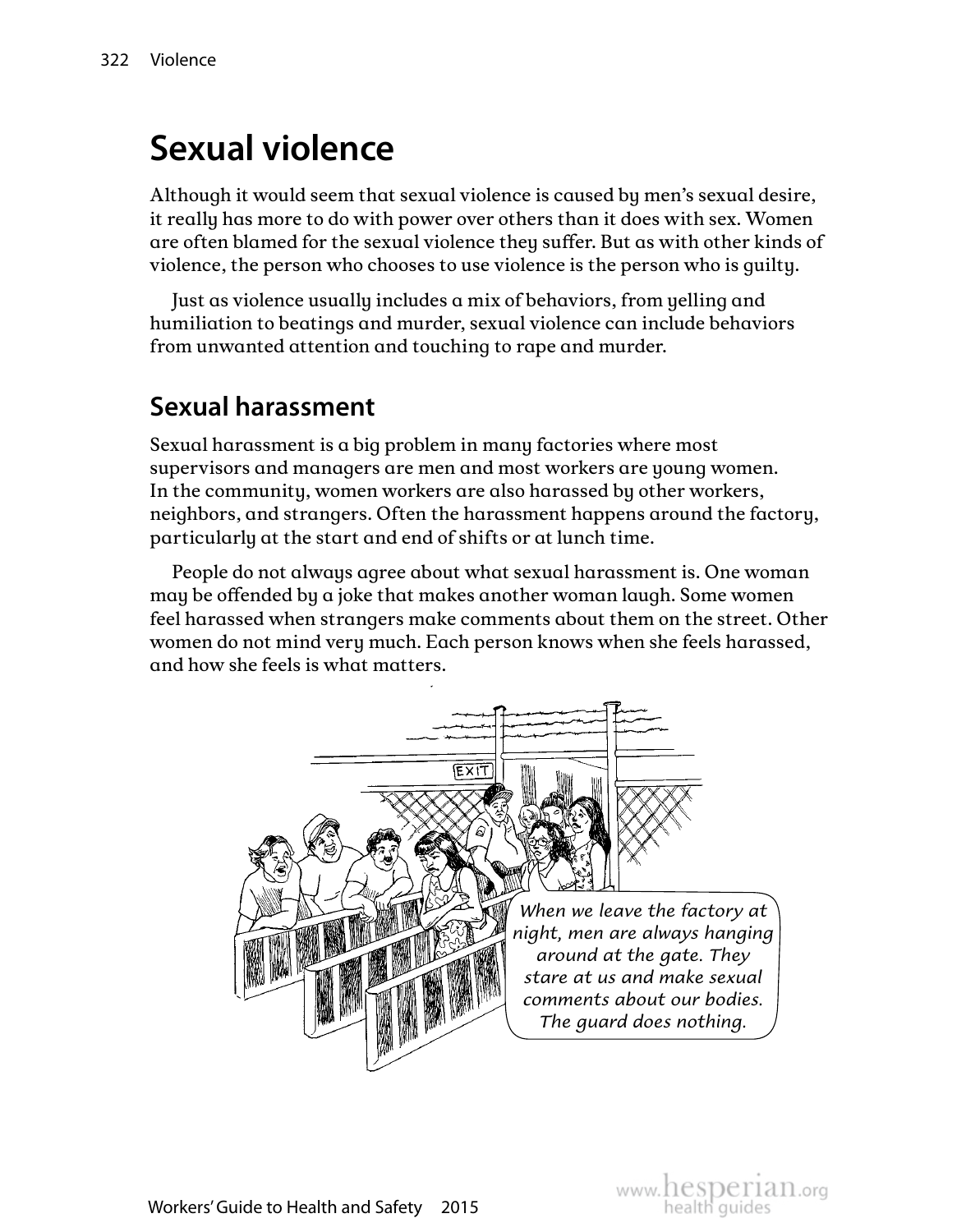Sexual harassment is any kind of unwanted, unreasonable, or offensive sexual attention. Sexual harassment can be:

- **touching**: patting, stroking, grabbing, pinching, hugging, or leaning against another person's body
- **words or sounds**: comments, whistling, or noises that suggest sex
- **body language**: standing too close, pointing, facial expressions, or gestures with any part of the body intended to suggest sex
- **pictures**: making someone look at sexual photographs, drawings, or videos, or having these images in public spaces, or photographing or filming someone during sexual acts
- **writing**: sexual graffiti on walls and other public places, or sending someone notes, letters, or poems that suggest sex

In factories, the person who is harassing might demand sex in exchange for a job or a promotion. Harassers are often supervisors or other bosses who can fire a worker or make her job harder if she objects to being touched or refuses to have sex. Men harass women because they know they have more power than women. But men also harass each other, using jokes, insults, and threats intended to place another man in a woman's role, so he will be considered to be less than a man.



**Men might suffer sexual harassment at work, too.**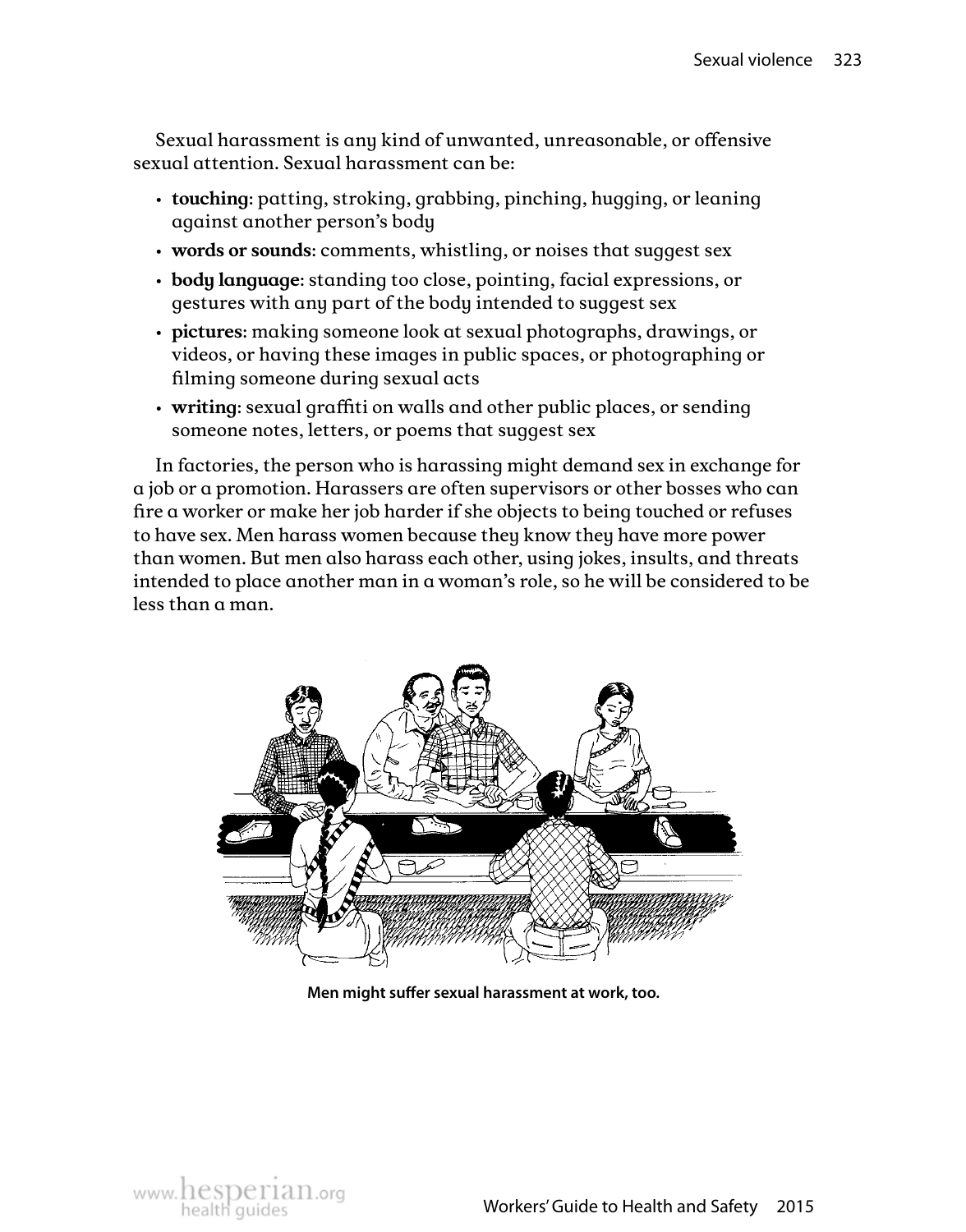

### **Factory responds to sexual harassment**

Apolinar had been harassing me at work for a few months. At first it was easy to ignore what he said to me, but after he became my supervisor he said we were going to marry and I would have his children. I was very clear that I was not interested, but he kept insisting that soon we would be together and he kept asking me out.

One day he tried to move me to an isolated job. When I refused, he got really angry and started yelling at me. I reported him to his boss, who said I had misunderstood Apolinar. Realizing he wasn't going to help me, I went to the personnel manager. First he said, "You must stand up to him." Then he blamed me, saying he had seen me encourage Apolinar.

Since nobody at the factory would help me, I went to CEREAL, an organization that helps workers in Guadalajara, Mexico. They called the factory, but the managers did nothing to stop the harassment. So I resigned. When the people from CEREAL heard that I quit, they contacted the factory management again and this time they did something. They fired Apolinar and offered me a job at another plant.

www.hesperian.org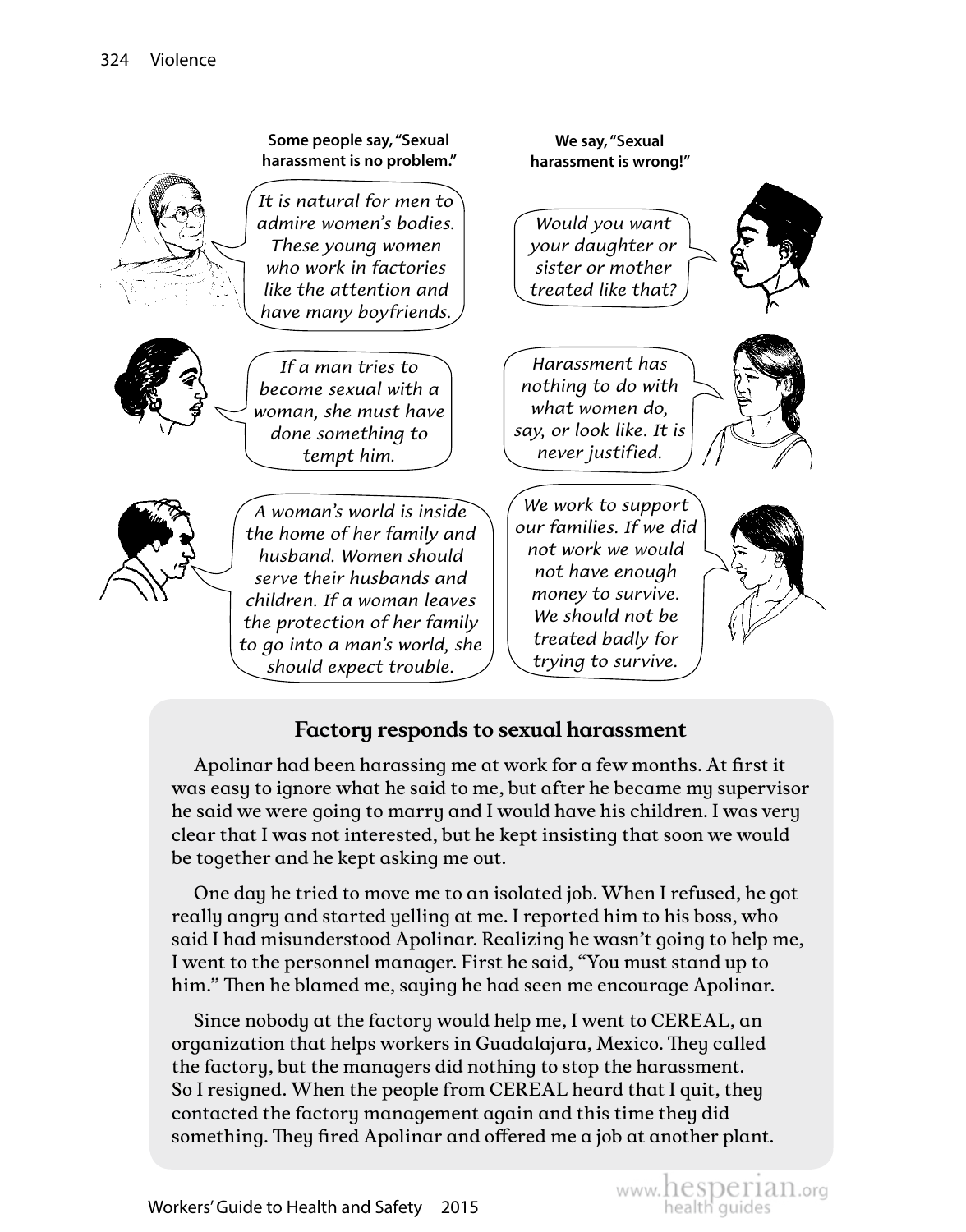### **He did it!**

I have worked in a toy factory for 5 years. My supervisor would lean over me and touch my back and arms. I hated it but I was working and could not escape. It made very angry and uncomfortable. One day, when he came over to me, I reached my arm around him like I was patting

him on the back. He did not realize I had put a sign on his back that said "Harasser!" I was so afraid he would get angry and fire me. But, when all the other workers and supervisors saw the sign and laughed at him, he got very embarrassed and stopped bothering me at my station!



#### **If you are being harassed at work:**

- Let the harasser know clearly and directly that you do not want his attention. If you are being harassed in public, respond by speaking loudly to the harasser.
- Ask co-workers to help you post signs in bathrooms naming the harasser.
- Keep a record of when and where you were harassed, and what happened. Write what the harasser said, what you said, how you felt, and what any witnesses did or saw. Keep things the harasser gives you as proof.
- Report the harassment to your boss, supervisor, union representative, worker or women's group. Many countries, factories, and companies have laws and policies against sexual harassment but as with other labor rights, you often have to organize with others to have them enforced.

## **Activity Role playing builds confidence**

It can be difficult to confront a harasser and tell him to stop. You can feel more confident by practicing what to say with other people. A conversation with one person playing the role of another person is called "role play." You may also want to role play how to tell your husband or family about the harassment, or how to report it to your boss or the police.



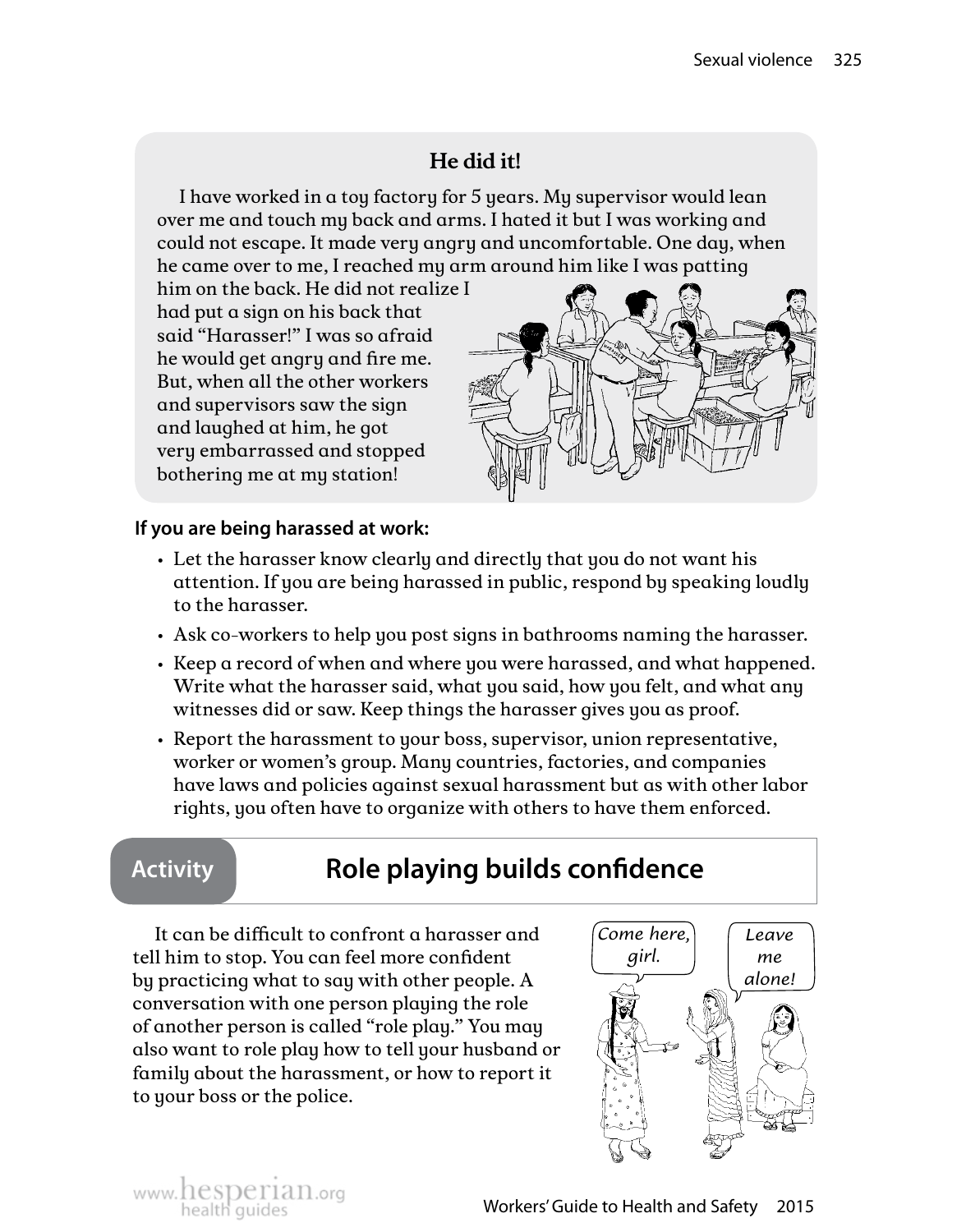## **Rape**

Many policies in the factory put women at risk of being raped. Working alone in isolated parts of the factory, night shifts or leaving work late, lack of safe transportation to and from the factory, and an overall acceptance of domination and violence put women in danger. Rape is one of the worst kinds of sexual violence, because it affects women physically, sexually, emotionally, and psychologically, and it also affects their families and communities. Rape happens when men want to have power over women — it does not matter what women wear, how they act, or what they do. Rape is never the woman's fault.

If you know someone who has been raped:

- **Reassure her** that it was not her fault.
- **Be supportive**. Listen to her feelings, help her decide what she needs, and reassure her that she can go on with her life.
- **Respect her wishes for privacy and safety**. Do not tell anyone unless she wants you to.
- **Go with her** to see a health worker, to report the rape to the police, to talk with someone who is trained to listen and support her, to see a lawyer, and to go to court if she wants to do those things.
- **Do not protect the rapist** if you know him. He might do this again.

#### **Health exam after rape**

Someone who has been raped should see a health worker as soon as she can after the rape to get medical help and to record as much evidence as she can, especially if she is going to report the rape to the police. It is important that the health worker marks down everywhere that she is hurt. It may be helpful to document evidence of forced sex with photographs of bruises and other injuries.



A drawing of a body like this one can be helpful for the health worker to note injuries she sees during the exam. Both the health worker and the person who was attacked should keep a copy.



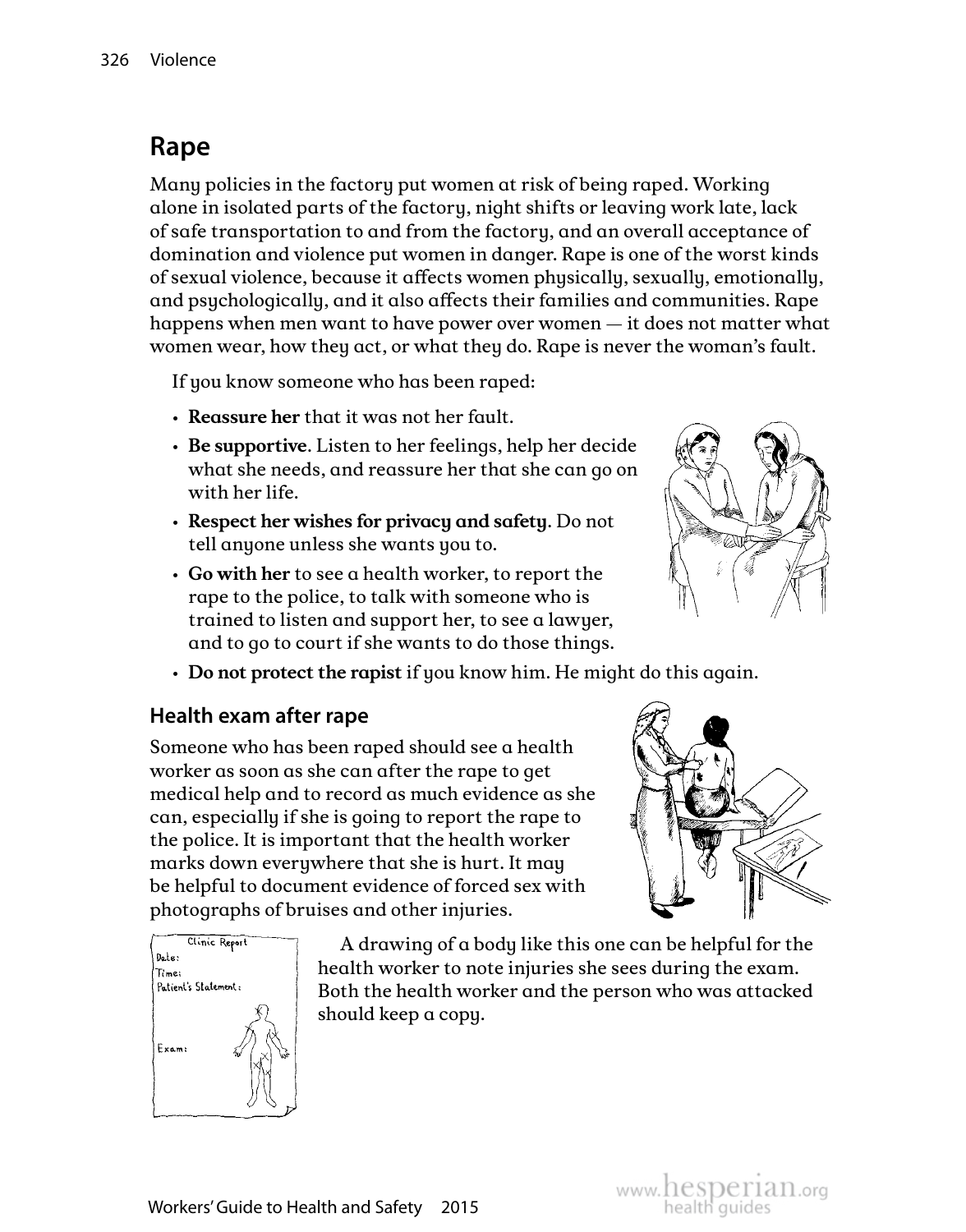## **First aid after rape**

Get medical and emotional help if you are raped or assaulted.

First, talk with an understanding friend, someone you trust. Ask her to go with you to get medical care. Even if your injuries are not serious, a medical exam can document them, which may be useful later.



A health worker or doctor who understands the trauma of assault and rape can be will make the visit easier. Later you may want to talk with a counselor or support group of women who have been sexually assaulted or raped.

#### **Tears and cuts**

Sometimes rape damages the genitals by causing tears and cuts. These usually cause pain, but will go away in time. If there is lots of bleeding, you may need to see a health worker trained to stitch tears. For small cuts and tears:

• Soak your genitals 3 times each day in warm water that has been boiled and cooled. Putting chamomile leaves in the water can help soothe torn skin and help with healing. Or you can put gel from an aloe plant on the cuts and tears.



- Pour clean water over your genitals while passing urine so it will not burn. Drinking lots of water makes the urine weaker so it will burn less.
- Watch for signs of infection: heat, yellow liquid (pus) from the torn area, bad smell, and pain that gets worse.

#### **Preventing pregnancy**

You can prevent a pregnancy after rape if you act quickly. Use emergency family planning (see page 387) as soon as possible, no later than 5 days (120 hours) after sex. The sooner you use it, the better it works.

In some countries, abortion is safe and legal if a girl or woman has been raped. Ask a health worker or women's organization for more information.

*(continued)*



www. hesperian.org<br>health quides **Exercise Service Converts' Guide to Health and Safety** 2015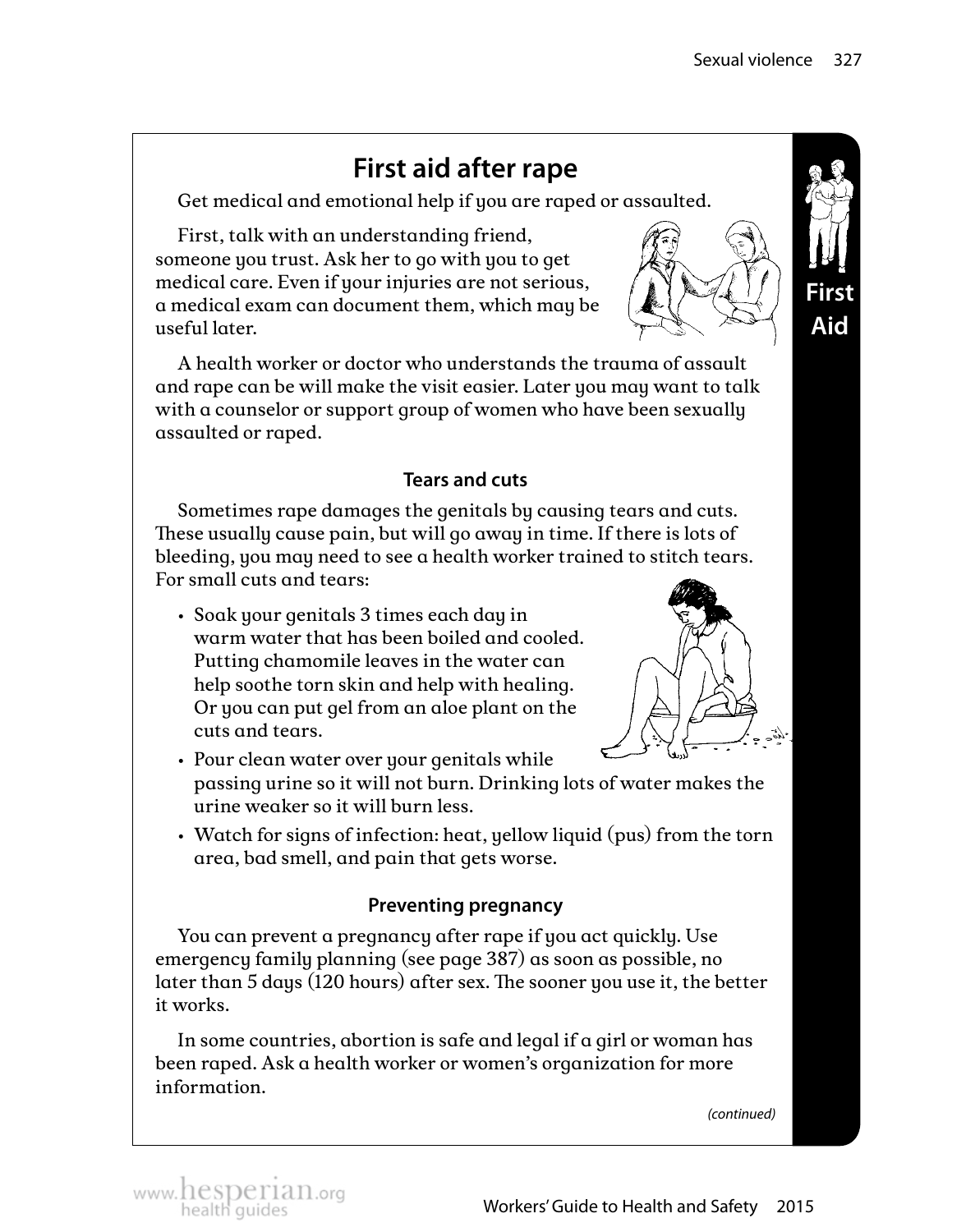

*(continued)*

#### **Bladder Infection**

After violent sex it is common for women to have a bladder infection. Treat a bladder infection as soon as you notice it so you do not also get a kidney infection. (See page 416 for more information.) See a health worker right away if you:

- need to pass urine very often
- have pain, especially in the lower belly, or a burning feeling while passing urine
- your urine smells bad, looks cloudy, or has blood or pus in it

#### **Sexually transmitted infections (STIs)**

Sexually transmitted infections pass from person to person during unprotected sex. After violent sex, the skin in the vagina or the anus may be torn, allowing an infection into the body. Since you cannot know if the person who raped you was infected with an STI, you should take medicine for gonorrhea, chlamydia, and syphilis right away. These infections often show no signs of illness, but cause serious health problems if they are not treated. (See *Where Women Have No Doctor*, chapter 16.)

#### **HIV**

If rape exposes you to HIV, a health worker can help you prevent HIV infection by prescribing 1 month of treatment with antiretroviral medicines (ART). Start treatment as soon as possible. Because HIV does not show up in tests for about 3 months, you should wait to take an HIV test. Even though you used the ART, the test is important to make sure you were not infected. During this time, use a condom if you have sex so you will not pass HIV to someone else in case you are infected.

#### **Hepatitis B and C**

Hepatitis B and C are viral infections that harm the liver. Both infections can pass from one person to another during sex. You can have one of these viruses and not get sick, but some people with hepatitis B or C become very ill with serious liver problems. Get tested right away, and come back for a retest after 6 weeks. Use a condom if you have sex during the time between when the rape happened and when you get the second test.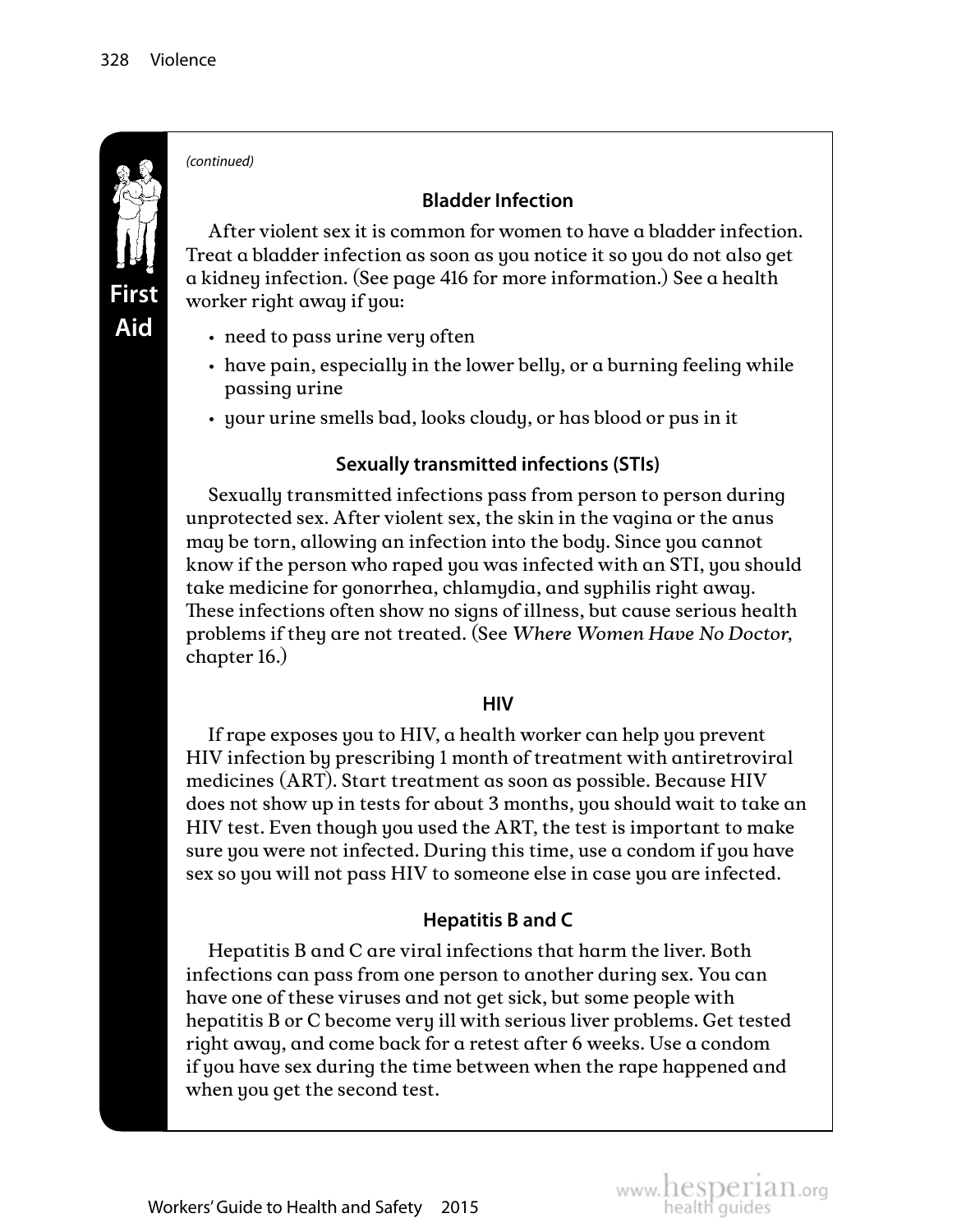

### **The right to live free of violence and sexual harassment**



Violence and sexual harassment undermine individual and collective freedom and dignity. Also see The right to equality on page 309.

#### The **UN Universal Declaration of Human Rights** says:

- Every person has the right to life, liberty, and security of person.
- No one shall be subjected to torture or cruel, inhumane, or degrading treatment or punishment.

Governments are responsible for ensuring that workers are protected against all forms of physical, verbal, sexual, psychological, and emotional violence.

Sexual harassment is recognized around the world as a form of violence that hurts women and denies their right to live a healthy, dignified, violence-free life.

The UN includes "sexual harassment and intimidation at work" in the definition of violence against women. The Conventions that protect women against violence (see treaties.un.org) can be used to organize to stop sexual harassment at work.

The ILO says sexual harassment is a form of discrimination that undermines the integrity, dignity, and well-being of workers from many different communities, including women, youth, LGBT, and ethnic minorities. Sexual harassment also violates workers' right to a safe, healthy workplace.

The **Inter-American Convention on Violence against Women (A61)** says:

- Women have the right to a workplace free from violence.
- Governments must penalize harassers and help victims of sexual harassment.

Unions that belong to the the **International Trade Union Confederation** (ITUC) have an Action Program to combat sexual harassment in the workplace. All their member unions have agreed to:

- include language against sexual harassment in their contracts.
- create rules about how to handle complaints and investigations.
- ensure regulations against sexual harassment are included in collective agreements.
- develop and provide trainings about sexual harassment to all members.

The roles of the UN, ILO, and other international organizations that promote workers' rights are explained in Appendix A.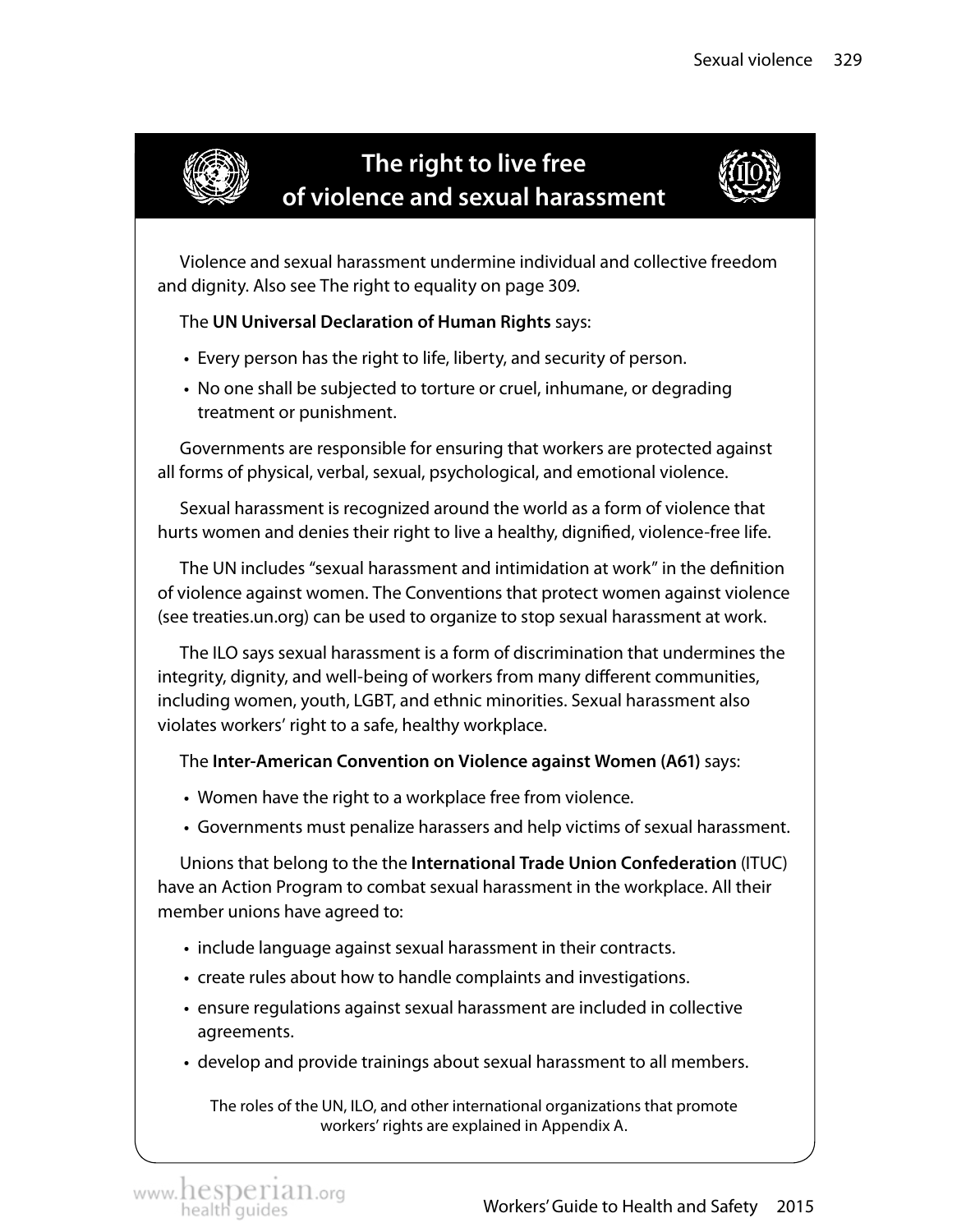#### **Casa Amiga fights to protect women in Ciudad Juarez**

In Ciudad Juarez, a Mexican city with many garment factories on the USA-Mexico border, around 400 young women have been raped and murdered in the last two decades. The police have investigated very few of these killings. For all these crimes, only 3 men were ever arrested; 1 died in the hands of the police and the other 2 were tortured to get them to confess.

Esther Cano Chavez, founder of Casa Amiga Crisis Center, believed the murders and the lack of government effort to solve them or protect women was predictable. "As women start to take factory jobs and become independent, men use violence to punish them for breaking social rules. Women organizers are particularly targeted." Although Esther died of cancer in 2009, Casa Amiga continues to offer hope for the future by helping and supporting women victims of violence.

Casa Amiga offers a 24-hour rape and sexual abuse hotline, medical services, legal advice, and psychological counseling. They also work to prevent violence in the home and to challenge inequality and discrimination. Casa Amiga campaigns for safer streets, safe public transportation, and police patrols of areas where women have been abducted. They also organize self-defense classes for women workers.

# **Protect yourself and others**

Do not be caught alone. Many times, thugs target workers when they are alone. Walk with others to and from the factory or bus station. If it is possible, have someone meet you at your bus stop. If you know of any worker who is being harassed or who you think might be hurt, find ways of accompanying him or her so that he or she is not alone.

If a worker is threatened by the boss, a supervisor, or another worker, do not leave her alone with the person who threatened her. Organize other workers to stay close to her at the factory and going to and from work. A worker alone is more likely to be attacked than a group of workers together.

To help yourself or others, learn where first aid and medical services can be found. For first aid information on treating injuries when you cannot reach a health worker, see pages 203 to 204. Also see *Where There Is No Doctor,*  chapter 10: First Aid, for more information.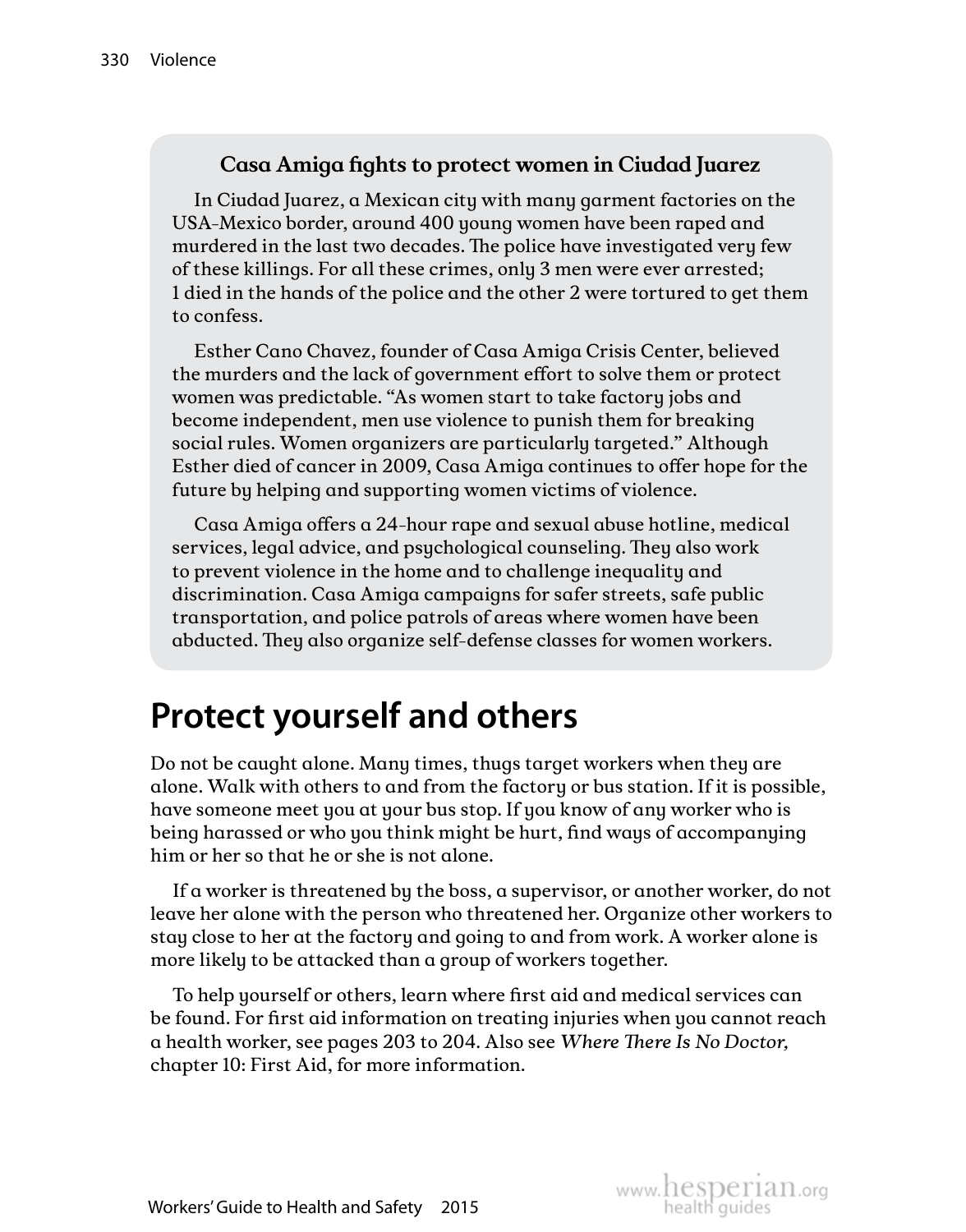### **Record and report violence**

Write down as much information about each violent incident as possible. Make a detailed description of what happened. Include:

- When (date and time) did it happen ?
- Where did it happen?
- Who witnessed it?
- Did you report it? To whom? What did they do?

• Who did what?

If possible, take a photo or video of the incident. This record will be helpful whether you keep it or use it to make a report to the boss, the police, or any agency that can help you.

**If you know of other workers being attacked**, help them record attacks. Use a survey, workplace map, or community map to help you find out which workers are being threatened or attacked, where the attacks occur, when they occur, who committed the violence, and what kind of violence was used. This can give you better information to report or to use in planning how to prevent and resist violence against workers.



**Collect information for a community map.** 

**Respect workers' decisions.** If a worker does not want to report the abuse for fear of retaliation or further violence, respect her decision. But ask her if she would allow the incident to be recorded without her name or other identifying information. This information can be helpful in mapping where, how often, and in what situations violence happens.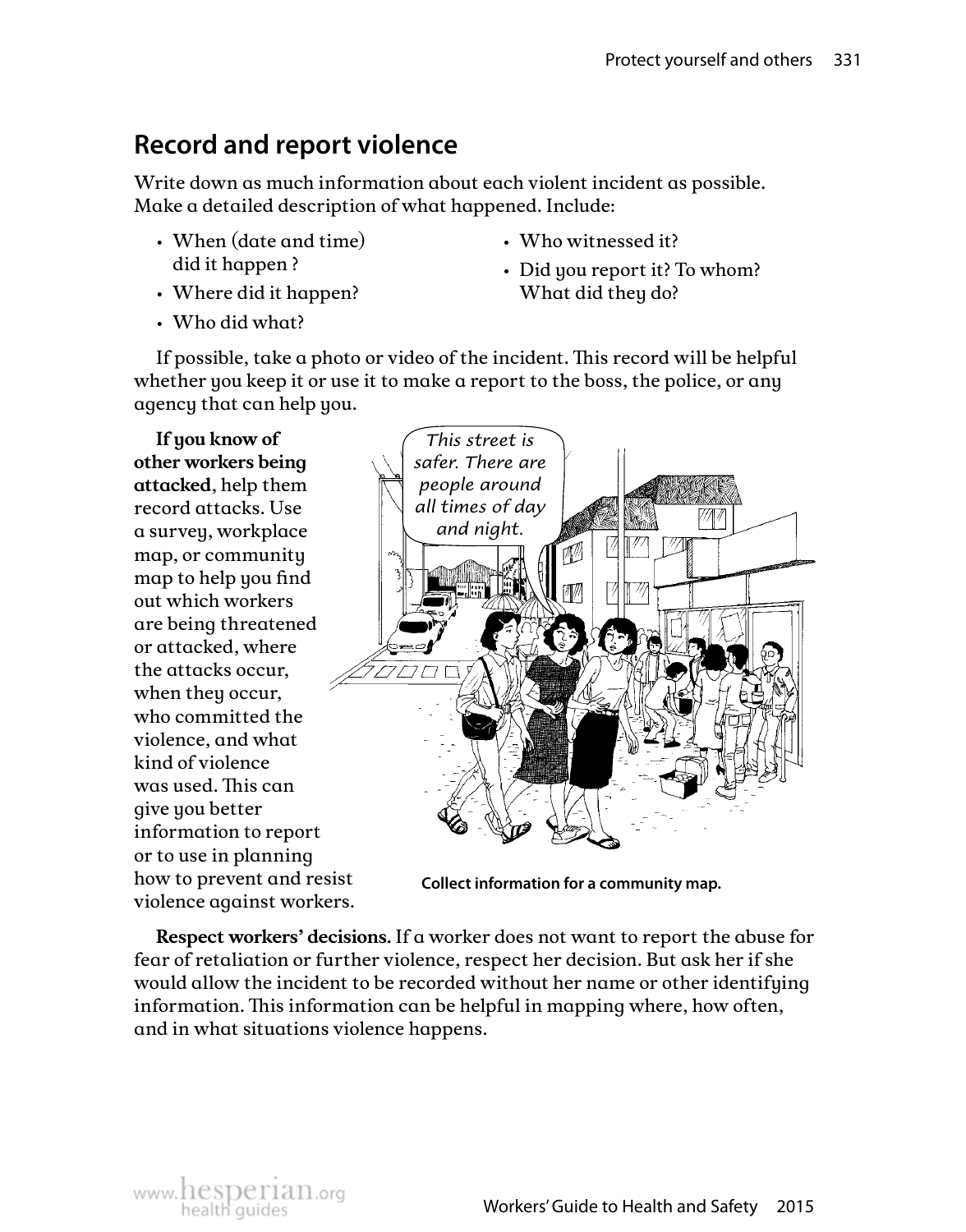**Get the local police to start a women's desk**, staffed day and night by women police officers trained to take action on sexual violence cases.

**Protest assaults against workers,** demand appropriate compensation, bring abusers to justice, and prevent future violence. Build alliances between your union, women's organizations, community groups, and churches.



### **Activity Learn self-defense**

Practicing self-defense in a group can help you learn ways to defend yourselves if you are attacked. Invite someone from a local martial arts school to offer a workshop. The most important thing to learn is how to stop someone long enough for you to get away. If you continue with martial arts after that, you will be surprised at how quickly your skills increase. Self-defense groups are a good way of reaching out to more people and helping them gain selfconfidence, as well as reducing the chances of being assaulted.

If you are assaulted, hit the attacker as hard as you can. Do not be afraid to hurt him — he is not afraid to hurt you.



**Hit him hard in the stomach with your elbow, and run.**



**Step down hard on his foot with your heel, and run.**



**the groin.**



**Lift your knee, and push it as hard and fast as you can in Make your hands into fists and hit him as hard as you can on the nose.**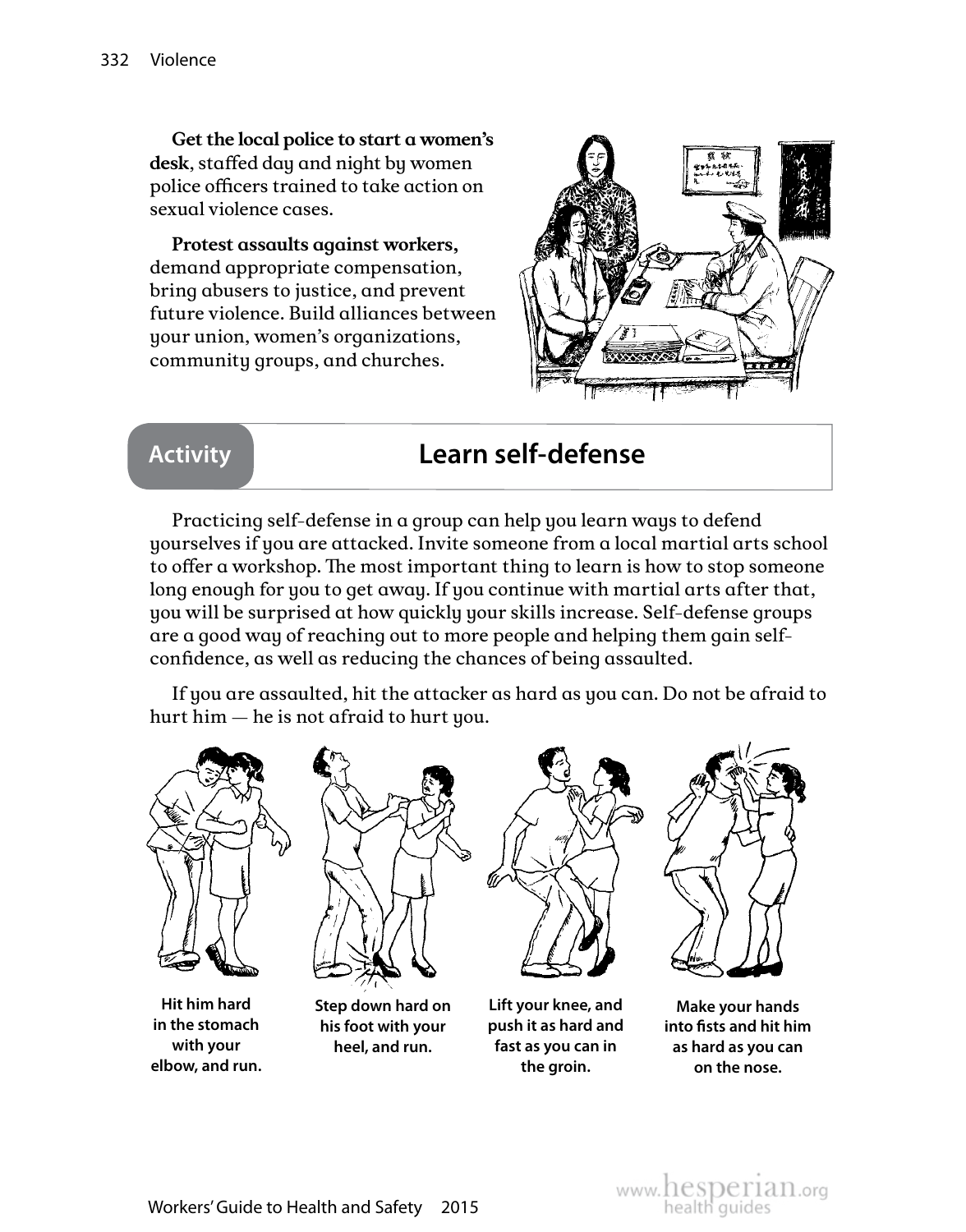### **Making harassment a work issue**

When women workers in your factory are being harassed by other workers or men in the community it might be harder for them to seek support from workers or worker organizations. Your group can take a stand against harassment even if nobody has reported a case to you.

Talking about harassment makes many people uncomfortable, especially in groups that include both men and women. Hold separate meetings to help women open up about their



experiences. Ask the other participants to think of ways to support women who are dealing with harassment and violence individually, but to also make a plan to work collaboratively to reduce and stop violence and harassment at work and in the community.

#### **Telling everybody**

There was a problem in our factory. Some men regularly made sexual remarks and jokes around the women workers. It was not just 1 or 2 men — it was a problem in most departments. Since the men are our co-workers, we wanted to take care of it ourselves, not get them in trouble with the boss.

We knew the men would not come to a meeting to discuss this. So we decided to bring it up at the next union meeting without putting it on the agenda. Because sexual harassment affects workers in so many ways, we knew we could find a way to raise it during debate on another issue.

I started with a story about how the jokes made me upset and sad. Two other women also had their stories ready. We did not accuse any worker by name. We focused on how the harassment affected us personally, and how disrespect divides workers and weakens the union.

After we told our stories, both men and women talked about harassment without feeling so guilty or defensive. Some of the men also confessed that the sexual jokes made them uncomfortable. Many of us now feel we can bring issues of sexual harassment to the group and the union will support us if we file a claim. Knowing other workers support us and understand the issues is important to us.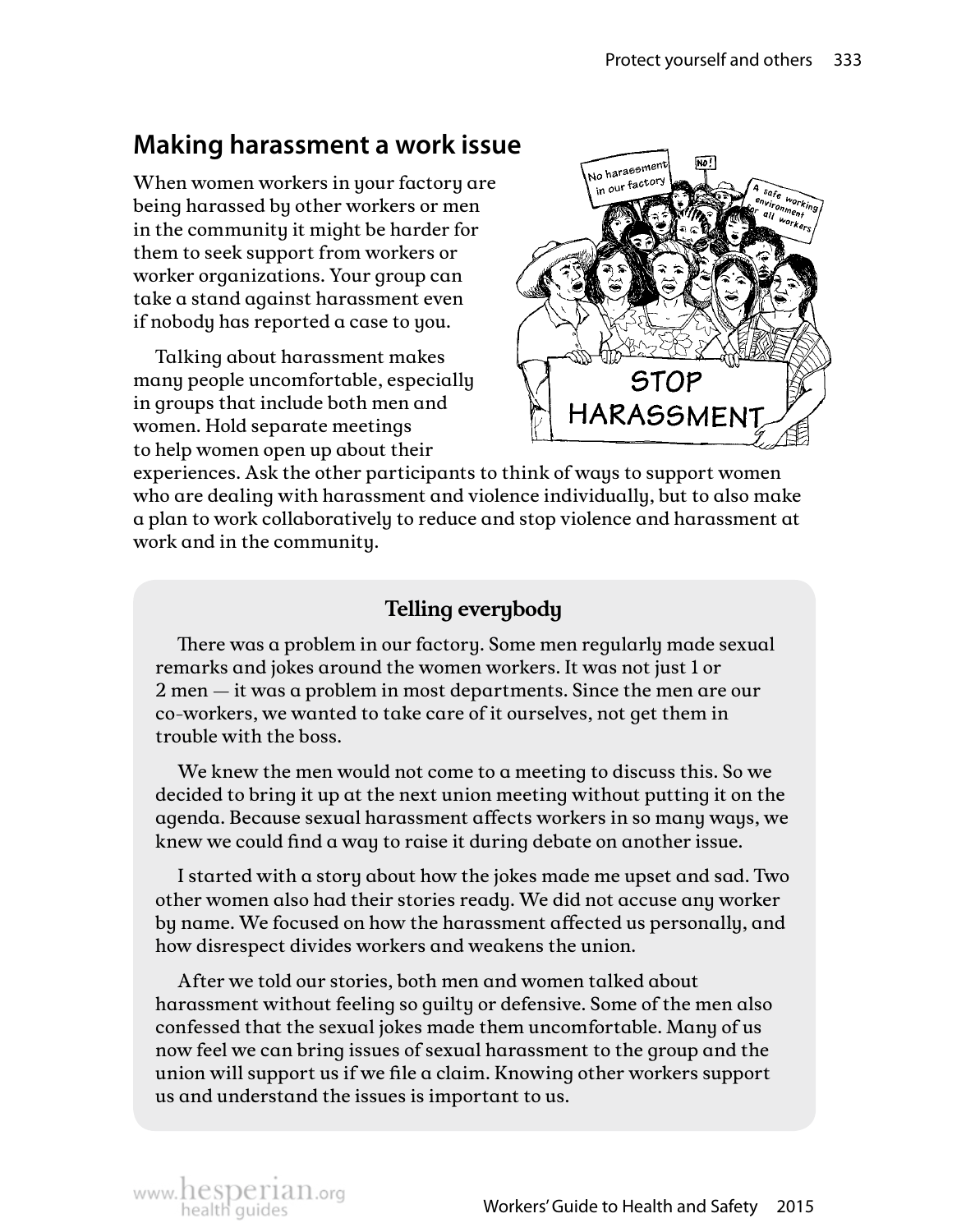### **Organize for a "no violence" policy**

Some factories have policies that ban violence in the workplace but do not enforce them. Companies that purchase from your factory may have codes of conduct that ban or penalize violence in the workplace. Try to find out what the policy is or involve the companies in setting up a no violence policy in your factory. A no violence policy should include:

- **clear definitions** of the threats and forms of violence that will not be tolerated.
- **an education program** for managers and workers explaining the policy. All new workers and managers should be told about the policy.
- **signs and posters** about the no violence policy that describe how employers will respond to complaints.
- **a complaint system** that is confidential for workers to report concerns, threats, and violence.
- **a fair and timely process for responding to complaints**, addressing unsafe areas of the factory, and preventing future intimidation and violence.
- **safety from retaliation** against workers who report unsafe areas or complain of fear, threats, or violence.

Just having a policy does not mean that violence will not happen. Working with other workers, labor groups, and government agencies can help you figure out the best ways to enforce a no violence policy.